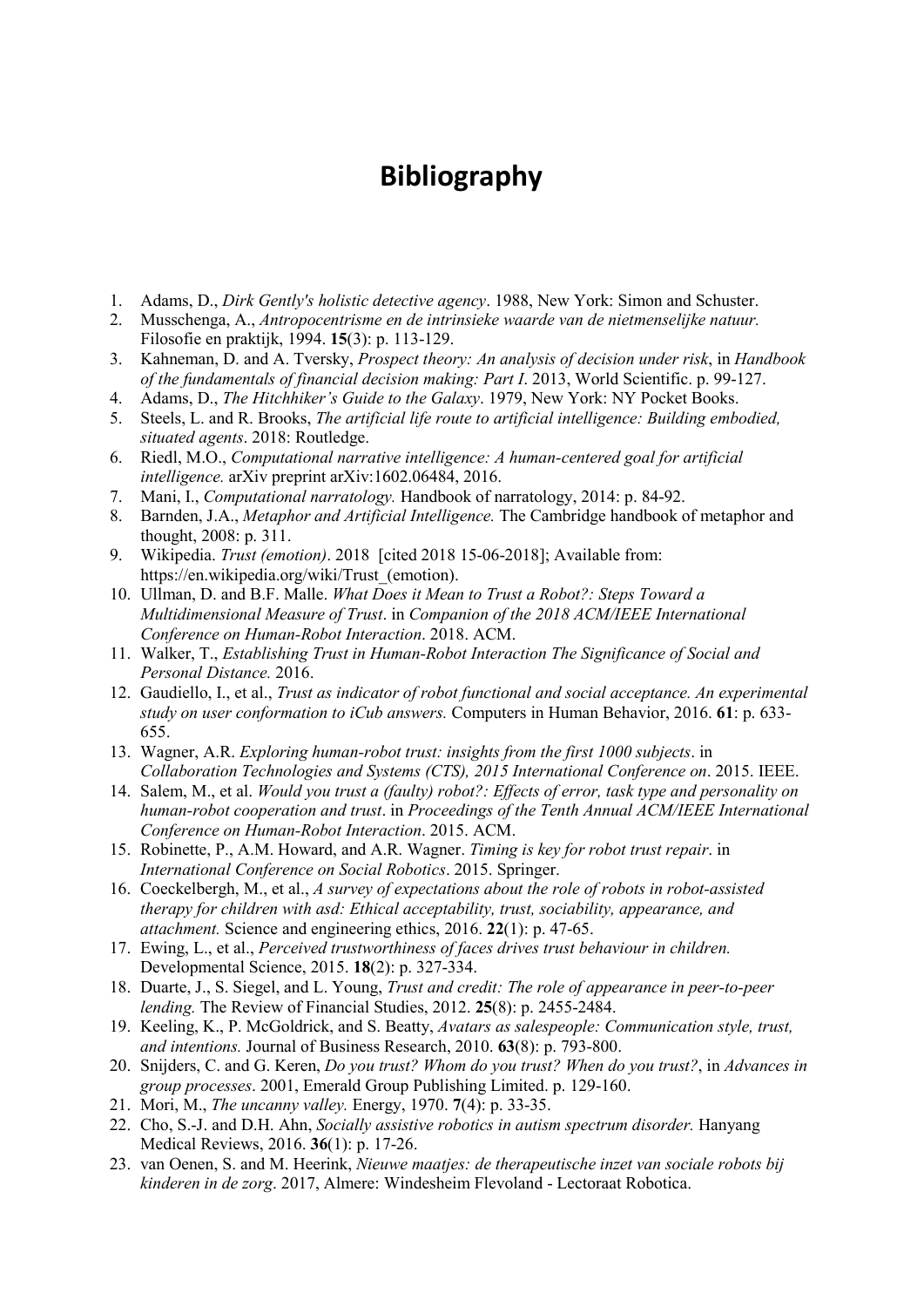- 24. Moerman, C., et al., *How To Introduce A New Technology Into Existing Health Care.*
- 25. Miwa, H., et al. *A new mental model for humanoid robots for human friendly communication introduction of learning system, mood vector and second order equations of emotion*. in *Robotics and Automation, 2003. Proceedings. ICRA'03. IEEE International Conference on*. 2003. IEEE.
- 26. Breazeal, C. *Affective interaction between humans and robots*. in *European Conference on Artificial Life*. 2001. Springer.
- 27. Ojha, S. and M.-A. Williams. *Ethically-Guided Emotional Responses for Social Robots: Should I Be Angry?* in *International conference on social robotics*. 2016. Springer.
- 28. Ferri, A.J., *Willing suspension of disbelief: Poetic faith in film*. 2007: Lexington Books.
- 29. Holland, N.N., *The willing suspension of disbelief: A neuro-psychoanalytic view.* PsyArt, 2003.
- 30. Duffy, B.R. and K. Zawieska. *Suspension of disbelief in social robotics*. in *RO-MAN, 2012 IEEE*. 2012. IEEE.
- 31. Dautenhahn, K. *Design spaces and niche spaces of believable social robots*. in *Procs 11th IEEE Int Workshop on Robot and Human Interactive Communication, RO-MAN*. 2002.
- 32. Bartneck, C. and J. Forlizzi. *A design-centred framework for social human-robot interaction*. in *Robot and Human Interactive Communication, 2004. ROMAN 2004. 13th IEEE International Workshop on*. 2004. IEEE.
- 33. Kwon, M., M.F. Jung, and R.A. Knepper. *Human expectations of social robots*. in *Human-Robot Interaction (HRI), 2016 11th ACM/IEEE International Conference on*. 2016. IEEE.
- 34. Karsenti, T., J. Bugmann, and P.-P. Gros, *Using Humanoïd Robots to Support Students with Autism Spectrum Disorder.* 2017.
- 35. Richardson, K., *Challenging Sociality: An Anthropology of Robots, Autism, and Attachment*. 2018: Springer.
- 36. Zheng, Z., et al., *The impact of robots on children with autism spectrum disorder.* Autism Imaging and Devices, 2017: p. 397.
- 37. Robin Scheick, M.E.a.M.H., *Choosing a Robot With ASD Children*, in *New Friends 2018 - The third international conference on social robots in therapy and education*. 2018: Panama City, Panama.
- 38. Perrone, M., *Autisme glASShelder uitgelegd*. 2017: Maklu.
- 39. Hockenbury, D. and S. Hockenbury, *Psychology. New York: Worth*. 2000.
- 40. Holt, R.R., *Drive or wish? A reconsideration of the psychoanalytic theory of motivation.* Psychological Issues, 1976.
- 41. Taylor, J.A., *Drive theory and manifest anxiety.* Psychological Bulletin, 1956. **53**(4): p. 303.
- 42. Asimov, I., *The Laws of Robotics.* Robot Visions, 1990: p. 423-425.
- 43. Shamsuddin, S., et al. *Initial response of autistic children in human-robot interaction therapy with humanoid robot NAO*. in *Signal Processing and its Applications (CSPA), 2012 IEEE 8th International Colloquium on*. 2012. IEEE.
- 44. López Recio, D., et al. *The NAO models for the elderly*. in *Proceedings of the 8th ACM/IEEE international conference on Human-robot interaction*. 2013. IEEE Press.
- 45. SEO, K. and A. ROBOTICS, *Using NAO: introduction to interactive humanoid robots.* Aldebaran Robotics, 2013.
- 46. Van Der Drift, E.J., et al. *A remote social robot to motivate and support diabetic children in keeping a diary*. in *Proceedings of the 2014 ACM/IEEE international conference on Human-robot interaction*. 2014. ACM.
- 47. Fridin, M. and M. Belokopytov, *Acceptance of socially assistive humanoid robot by preschool and elementary school teachers.* Computers in Human Behavior, 2014. **33**: p. 23-31.
- 48. Martín, F., et al., *Robots in therapy for dementia patients.* Journal of Physical Agents, 2013. **7**(1): p. 48-55.
- 49. Nowak, L., *Relative truth, the correspondence principle and absolute truth.* Philosophy of Science, 1975. **42**(2): p. 187-202.
- 50. Kimball, S.W., *Absolute truth*. 1977: BYU Media Marketing.
- 51. Percival, P. *Absolute truth*. in *Proceedings of the Aristotelian Society*. 1994. JSTOR.
- 52. Rorty, R., *Universality and truth.* Rorty and his critics, 2000: p. 1-30.
- 53. Davidson, D., *Inquiries into truth and interpretation: Philosophical essays*. Vol. 2. 2001: Oxford University Press.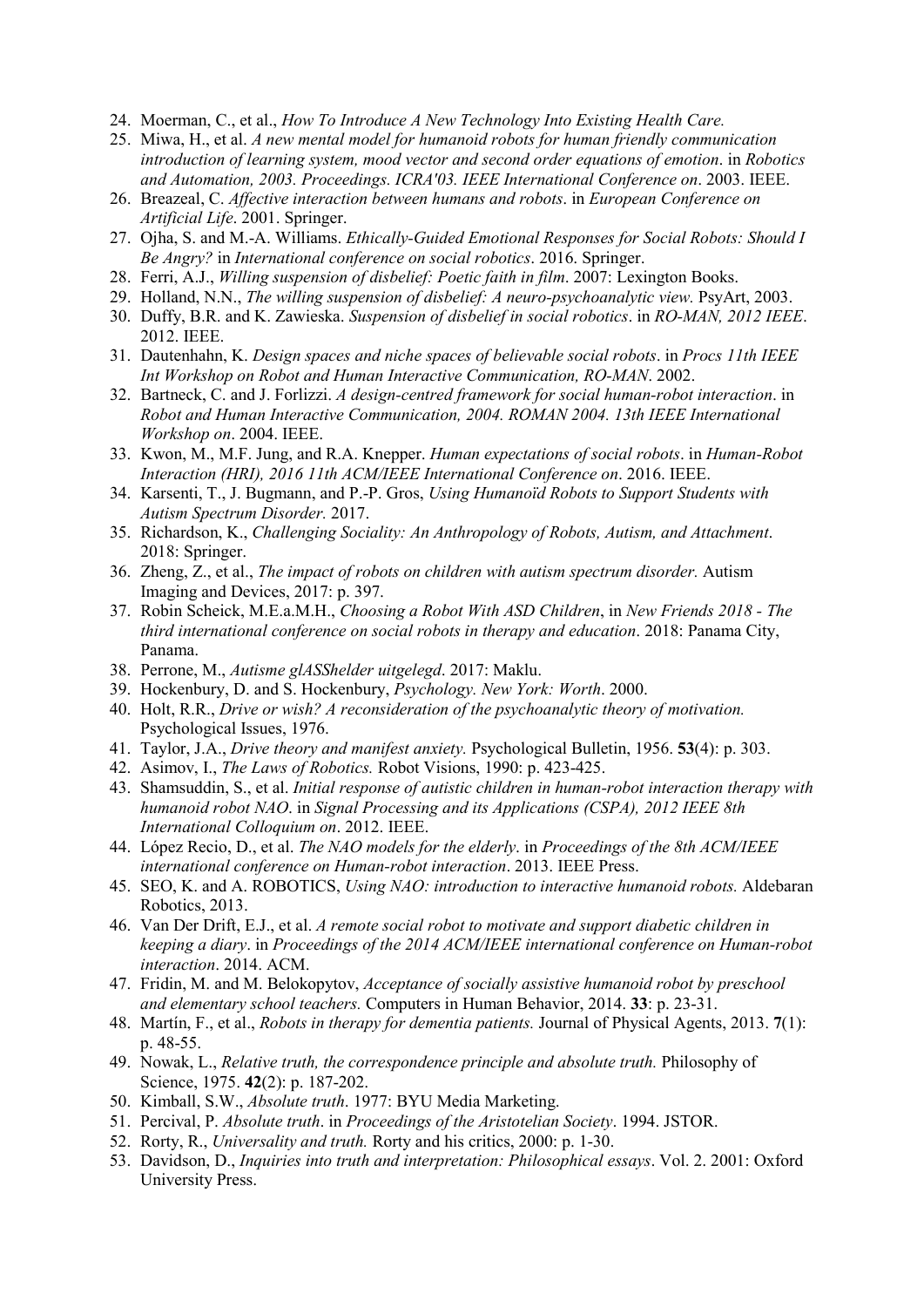- 54. Moreland, J.P., *Truth, contemporary philosophy, and the postmodern turn.* Journal of the Evangelical Theological Society, 2005. **48**(1): p. 77.
- 55. Grube, G.M.A., *Republic (Grube Edition)*. 1992: Hackett Publishing.
- 56. Wittgenstein, L., *Philosophical investigations*. 2009: John Wiley & Sons.
- 57. Wittgenstein, L., *Tractatus logico-philosophicus*. 2013: Routledge.
- 58. Sorell, T., *Scientism: Philosophy and the infatuation with science*. 2013: Routledge.
- 59. Sheldrake, R., *The science delusion*. 2012: Coronet.
- 60. Sheldrake, R., *Science set free: 10 paths to new discovery*. 2012: Deepak Chopra.
- 61. Wampold, B.E., et al., *In pursuit of truth: A critical examination of meta-analyses of cognitive behavior therapy.* Psychotherapy Research, 2017. **27**(1): p. 14-32.
- 62. Clark, G.I. and S.J. Egan, *The Socratic method in cognitive behavioural therapy: A narrative review.* Cognitive Therapy and Research, 2015. **39**(6): p. 863-879.
- 63. Nelson, L., *The socratic method.* Thinking: The Journal of Philosophy for Children, 1980. **2**(2): p. 34-38.
- 64. Zare, P. and J. Mukundan, *The use of Socratic method as a teaching/learning tool to develop students' critical thinking: A review of literature.* Language in India, 2015. **15**(6): p. 256-265.
- 65. Martina Heinemann, M.V.S.a.M.H., *Is it real? Dealing with an insecure perception of a pet robot in dementia care*, in*. Proceedings of New Friends 2015 – The 1st international conference on Social Robots in Therapy and Education,*. 2015: Almere, The Netherlands.
- 66. Soler, M.V. and R. Bemelmans, *Cuddling With New Friends*. 2014, Almere: Windesheim Flevoland.
- 67. Smits, C., et al., *Towards practical guidelines and recommendations for using robotics pets with dementia patients.* Can Int J Soc Sci Educ, 2015. **3**: p. 656-70.
- 68. Conrad, C.A., *Basic of Ethics*, in *Business Ethics-A Philosophical and Behavioral Approach*. 2018, Springer. p. 1-10.
- 69. Singer, P., *Practical ethics*. 2011: Cambridge university press.
- 70. Borenstein, J. and R. Arkin, *Robotic nudges: the ethics of engineering a more socially just human being.* Science and engineering ethics, 2016. **22**(1): p. 31-46.
- 71. Luxton, D.D., *Recommendations for the ethical use and design of artificial intelligent care providers.* Artificial intelligence in medicine, 2014. **62**(1): p. 1-10.
- 72. Riek, L. and D. Howard, *A code of ethics for the human-robot interaction profession*, in *We Robot*. 2014: Coral Gables, Florida, USA.
- 73. Veruggio, G. and F. Operto, *Roboethics: Social and ethical implications of robotics*, in *Springer handbook of robotics*. 2008, Springer. p. 1499-1524.
- 74. Katz, R., *Tele-care robot for assisting independent senior citizens who live at home.* 2015.
- 75. Rumeau, P., et al. *Home deployment of a doubt removal telecare service for cognitively impaired elderly people: a field deployment*. in *Cognitive Infocommunications (CogInfoCom), 2012 IEEE 3rd International Conference on*. 2012. IEEE.
- 76. Lovo Grona, S., et al., *Case Report: Using a Remote Presence Robot to Improve Access to Physical Therapy for People with Chronic Back Disorders in an Underserved Community.* Physiotherapy Canada, 2017. **69**(1): p. 14-19.
- 77. Arvan, M., *Humans and Hosts in Westworld.* Westworld and Philosophy: If You Go Looking for the Truth, Get the Whole Thing, 2018: p. 26-37.
- 78. González, L.C., *Turing's Dream and Searle's Nightmare in Westworld.* Westworld and Philosophy: If You Go Looking for the Truth, Get the Whole Thing, 2018: p. 71-78.
- 79. Hirvonen, O., *Westworld.* Westworld and Philosophy: If You Go Looking for the Truth, Get the Whole Thing, 2018: p. 61-70.
- 80. Irwin, W., *Westworld and Philosophy*. 2018: John Wiley & Sons.
- 81. Lyons, S., *Crossing the Uncanny Valley.* Westworld and Philosophy: If You Go Looking for the Truth, Get the Whole Thing, 2018: p. 39-49.
- 82. Trapero‐Llobera, P., *The Observer (s) System and the Semiotics of Virtuality in Westworld's Characters.* Westworld and Philosophy: If You Go Looking for the Truth, Get the Whole Thing, 2018: p. 162-172.
- 83. Kind, A., *Blade Runner 2049.* The Philosophers' Magazine, 2018(80): p. 108-110.
- 84. Bukatman, S., *Blade runner*. 2017: Bloomsbury Publishing.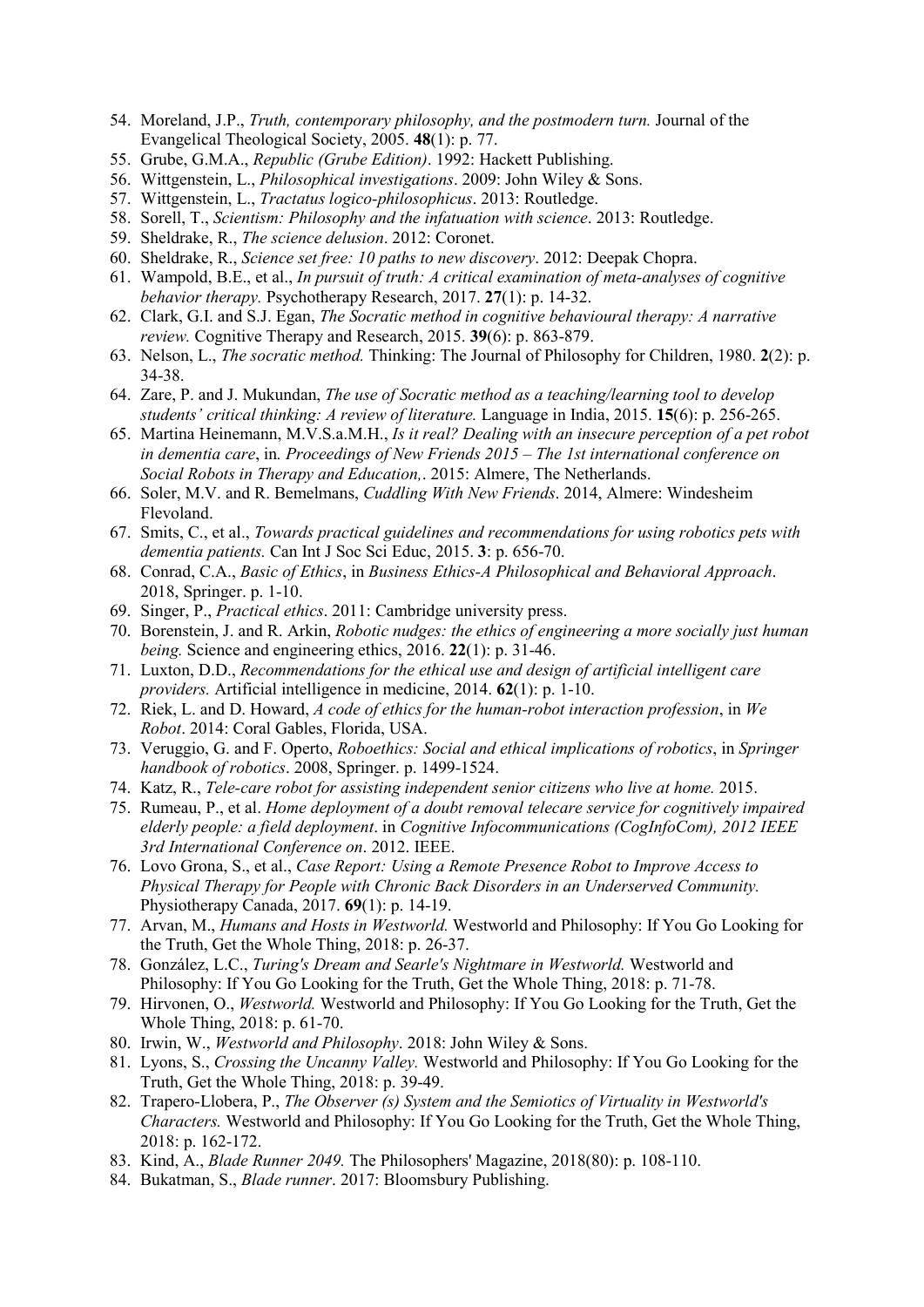- 85. Gruzinski, S., *La guerra de las imágenes. De Cristóbal Colón a Blade Runner (1942-2019)*. 2012: Fondo de Cultura Económica.
- 86. Landsberg, A., *Prosthetic memory: Total recall and blade runner.* Body & Society, 1995. **1**(3-4): p. 175-189.
- 87. Kerman, J.B., *Technology and politics in the Blade Runner dystopia.* Retrofitting Blade runner: Issues in Ridley Scott's Blade runner and Philip K. Dick's Do androids dream of electric sheep, 1991: p. 16-24.
- 88. Kerman, J., *Retrofitting Blade runner: issues in Ridley Scott's Blade runner and Philip K. Dick's Do androids dream of electric sheep?* 1991: Popular Press.
- 89. Bruno, G., *Ramble City: Postmodernism and" Blade Runner".* October, 1987. **41**: p. 61-74.
- 90. Desser, D., *Blade Runner: Science Fiction & Transcendence.* Literature/Film Quarterly, 1985. **13**(3): p. 172.
- 91. Jackson, F., *Epiphenomenal qualia.* The Philosophical Quarterly (1950-), 1982. **32**(127): p. 127- 136.
- 92. Jackson, F., *What Mary didn't know.* The Journal of Philosophy, 1986. **83**(5): p. 291-295.
- 93. Day, D.D., *Monty Python and the Holy Grail: madness with a definite method.* Cinema Arthuriana, 2002: p. 127-35.
- 94. Hawthorne, J. and G. Uzquiano, *How many angels can dance on the point of a needle? Transcendental theology meets modal metaphysics.* Mind, 2011. **120**(477): p. 53-81.
- 95. Harrison, P., *Angels on Pinheads and Needles' Points.* Notes and Queries, 2016. **63**(1): p. 45-47.
- 96. Nijholt, A. *Embodied agents: A new impetus to humor research*. in *The April Fools Day Workshop on Computational Humour*. 2002. In: Proc. Twente Workshop on Language Technology.
- 97. Dybala, P., et al. *Humoroids: conversational agents that induce positive emotions with humor*. in *Proceedings of The 8th International Conference on Autonomous Agents and Multiagent Systems-Volume 2*. 2009. International Foundation for Autonomous Agents and Multiagent Systems.
- 98. Mihalcea, R. and C. Strapparava, *Learning to laugh (automatically): Computational models for humor recognition.* Computational Intelligence, 2006. **22**(2): p. 126-142.
- 99. Baird, H.S., A.L. Coates, and R.J. Fateman, *Pessimalprint: a reverse turing test.* International Journal on Document Analysis and Recognition, 2003. **5**(2-3): p. 158-163.
- 100. Moor, J.H., *An analysis of the Turing test.* Philosophical Studies, 1976. **30**(4): p. 249-257.
- 101. Saygin, A.P., I. Cicekli, and V. Akman, *Turing test: 50 years later.* Minds and machines, 2000. **10**(4): p. 463-518.
- 102. Shieber, S.M., *The Turing test: Verbal behavior as the hallmark of intelligence*. 2004: Mit Press.
- 103. Turing, A.M., *Computing machinery and intelligence*, in *Parsing the Turing Test*. 2009, Springer. p. 23-65.
- 104. Heerink, M., *Zolang je robot maar van je houdt – Hoe en waarom onze wereld verandert door de onstuitbare opkomst van de robots* 2013, Schiedam: Scriptum.
- 105. Searle, J., *The Chinese Room.* 1999.
- 106. Searle, J.R., *Minds, brains, and programs.* Behavioral and brain sciences, 1980. **3**(3): p. 417-424.
- 107. Preston, J. and M.J. Bishop, *Views into the Chinese room: New essays on Searle and artificial intelligence*. 2002: OUP.
- 108. Searle, J.R., D.C. Dennett, and D.J. Chalmers, *The mystery of consciousness*. 1997: New York Review of Books.
- 109. Albo-Canals, J., et al., *A Pilot Study of the KIBO Robot in Children with Severe ASD.* International Journal of Social Robotics, 2018: p. 1-13.
- 110. Albo-Canals, J., et al. *Comparing two LEGO Robotics-based interventions for social skills training with children with ASD*. in *RO-MAN, 2013 IEEE*. 2013. IEEE.
- 111. Barua, R., S. Sramon, and M. Heerink, *Empathy, compassion and social robots: an approach from Buddhist philosophy*, in *New Friends 2015*. 2015: Almere.
- 112. Rosenthal-von der Pütten, A.M., et al., *An experimental study on emotional reactions towards a robot.* International Journal of Social Robotics, 2013. **5**(1): p. 17-34.
- 113. Rosenthal-Von Der Pütten, A.M., et al., *Investigations on empathy towards humans and robots using fMRI.* Computers in Human Behavior, 2014. **33**: p. 201-212.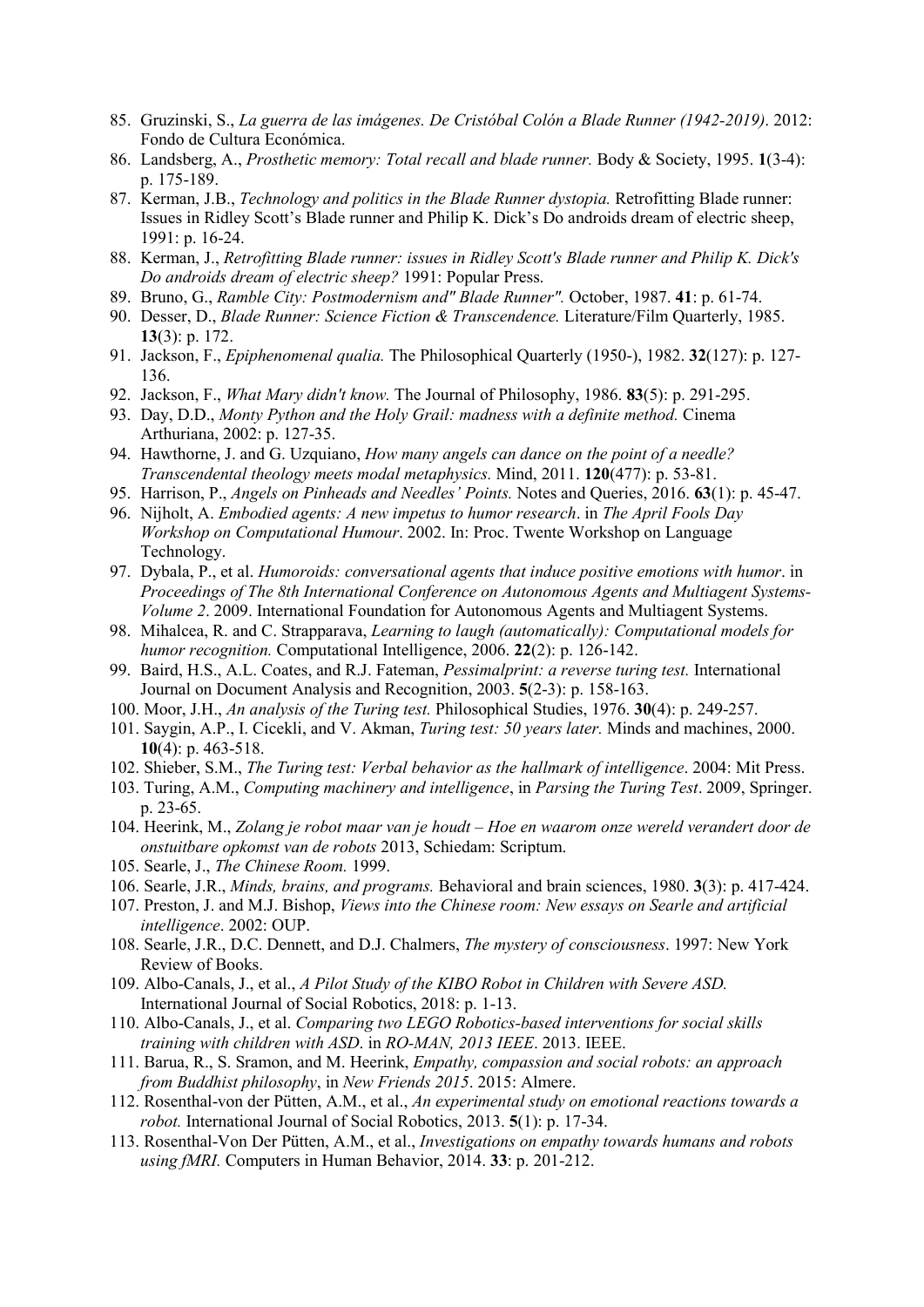- 114. Darling, K., P. Nandy, and C. Breazeal. *Empathic concern and the effect of stories in humanrobot interaction*. in *Robot and Human Interactive Communication (RO-MAN), 2015 24th IEEE International Symposium on*. 2015. IEEE.
- 115. Asada, M., *Towards artificial empathy.* International Journal of Social Robotics, 2015. **7**(1): p. 19-33.
- 116. Paiva, A., et al., *Empathy in Virtual Agents and Robots: A Survey.* ACM Transactions on Interactive Intelligent Systems (TiiS), 2017. **7**(3): p. 11.
- 117. Stipek, D.J., *Motivation to learn: Integrating theory and practice*. 2002: Allyn and Bacon Boston, MA.
- 118. Saskia van Oenen, H.v.K.a.M.H., *Social Robotics In Education Involving ASD Children: A Collaborative Design Project*, in *Proceedings New Friends 2016 - The 2nd international conference on Social Robots in Therapy and Education*. 2016: Barcelona, Spain.
- 119. Russell, A.M.T. and S.T. Fiske, *It's all relative: Competition and status drive interpersonal perception.* European Journal of Social Psychology, 2008. **38**(7): p. 1193-1201.
- 120. Fisher, R.M., *Love and fear.* A CSIIE Yellow Paper, DIFS-6. Carbondale, IL: Center for Spiritual Inquiry and Integral Education, 2012.
- 121. Fisher, H.E., et al., *Defining the brain systems of lust, romantic attraction, and attachment.* Archives of sexual behavior, 2002. **31**(5): p. 413-419.
- 122. Dutton, D.G. and A.P. Aron, *Some evidence for heightened sexual attraction under conditions of high anxiety.* Journal of personality and social psychology, 1974. **30**(4): p. 510.
- 123. Heerink, M., *Assessing acceptance of assistive social robots by aging adults*. 2010, Universiteit van Amsterdam [Host].
- 124. Heerink, M., et al., *Assessing acceptance of assistive social agent technology by older adults: the almere model.* International journal of social robotics, 2010. **2**(4): p. 361-375.
- 125. Can, W.S.R. and S.D.J. Seibt, *Social robotics, elderly care, and human dignity: a recognitiontheoretical approach.* What Social Robots Can and Should Do: Proceedings of Robophilosophy 2016/TRANSOR 2016, 2016. **290**: p. 155.
- 126. Wikipedia. *Soul*. 2018 [cited 2018 09-10-2018]; Available from: https://en.wikipedia.org/wiki/Soul.
- 127. Sillar, B., *The social agency of things? Animism and materiality in the Andes.* Cambridge Archaeological Journal, 2009. **19**(3): p. 367-377.
- 128. Harvey, G., *Animism: Respecting the living world*. 2005: Wakefield Press.
- 129. Willerslev, R., *Soul hunters.* Hunting, animism, and personhood among the Siberian Yukaghirs, 2007.
- 130. Swinburne, R., *The evolution of the soul.* 1986.
- 131. Spezzano, C. and G.J. Gargiulo, *Soul on the couch: Spirituality, religion, and morality in contemporary psychoanalysis*. Vol. 7. 2013: Routledge.
- 132. Hofstadter, D.R. and D.C. Dennett, *The Mind\'s I: Fantasies and Reflections on Self & Soul.* 2006.
- 133. Lindenfors, P., *Your Psychological Self*, in *For Whose Benefit?* 2017, Springer. p. 27-35.
- 134. Vary, A., *Spiritual Nature of Consciousness.* Journal of Consciousness Exploration & Research, 2017. **8**(2).
- 135. Burgin, M., *Ideas of Plato in the context of contemporary science and mathematics.* Athens Journal of Humanities and Arts, 2017. **4**: p. 161-182.
- 136. Pfattheicher, S., J. Keller, and G. Knezevic, *Destroying things for pleasure: On the relation of sadism and vandalism.* Personality and Individual Differences, 2018.
- 137. Mafimisebi, O.P. and S. Thorne, *Vandalism-militancy relationship: the influence of risk perception and moral disengagement.* International Journal of Mass Emergencies and Disasters, 2017. **35**(3): p. 191-223.
- 138. Bhati, A. and P. Pearce, *Tourist behaviour, vandalism and stakeholder responses.* Visitor management in tourism destinations, 2017: p. 102-116.
- 139. Bhati, A. and P. Pearce, *Tourist attractions in Bangkok and Singapore; linking vandalism and setting characteristics.* Tourism Management, 2017. **63**: p. 15-30.
- 140. Muller, G.B., *Vestigial organs and structures.*, in *Encyclopedia of evolution,*, M. Pagel, Editor. 2002, Oxford University Press: New York. p. 1131-1133.